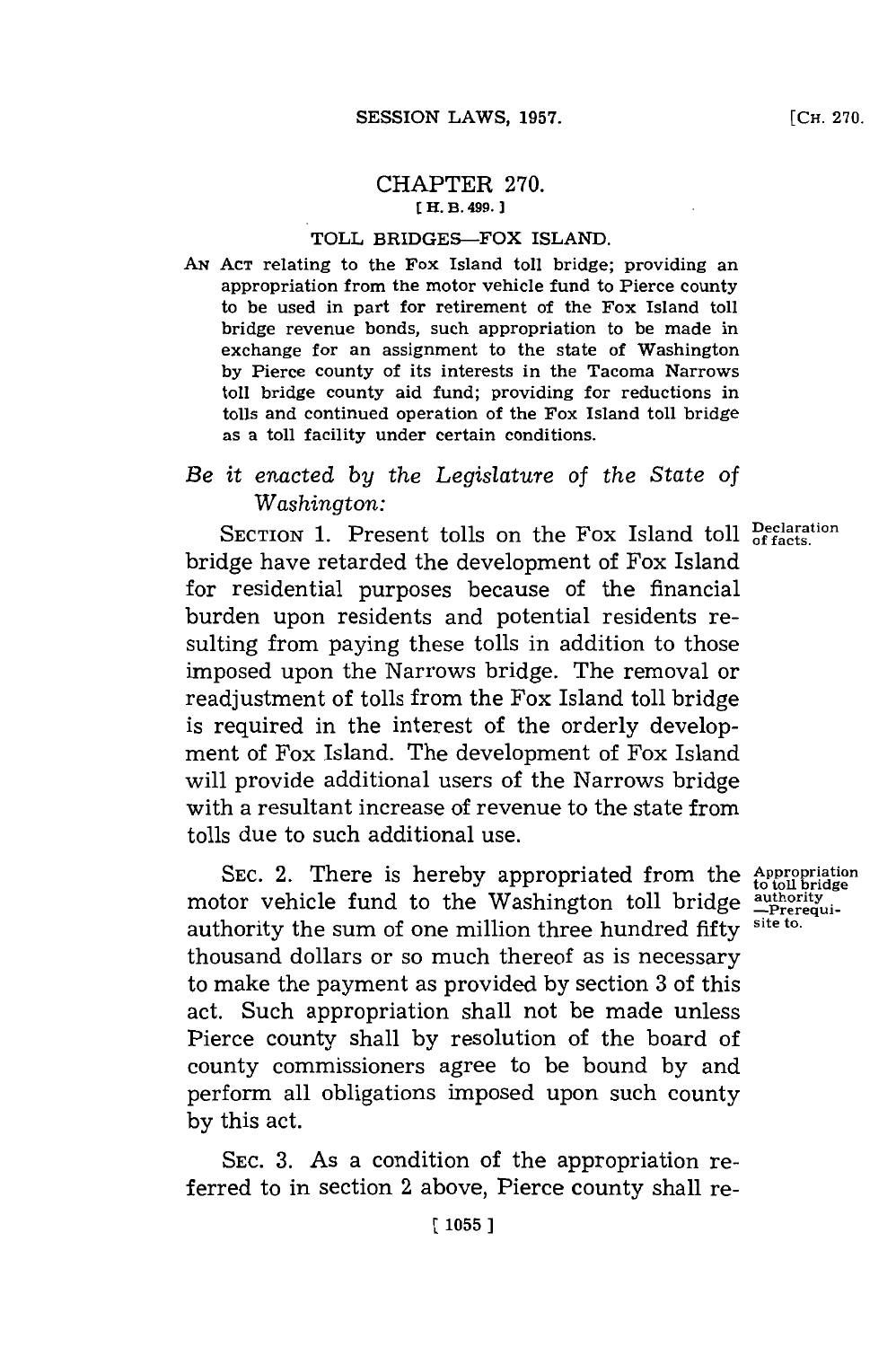## CH. **70.]SESSION** LAWS, **1957.**

**CH. 270.]**

**Fox Island toll bridge. Retirement of revenue bonds necessary.**

quest the toll bridge authority to retire all Fox Island toll bridge revenue bonds issued in accordance with the resolution of the toll bridge authority adopted February **16, 1953,** as amended in part **by** the resolution of the toll bridge authority adopted March 2, **1953.** The toll bridge authority shall then direct the state treasurer to deposit so much of such appropriation in the Fox Island toll bridge revenue bond fund, as established **by** resolutions of the toll bridge authority heretofore referred to in this section, as is required to retire all outstanding Fox Island toll bridge revenue bonds, including interest and premium on bond retirement. The state treasurer shall then deposit such sum in such bond fund, and the toll bridge authority shall then proceed to redeem all Fox Island toll bridge revenue bonds.

**Assignment of funds to motor vehicle fund necessary-Resolution, contents.**

**SEC.** 4. As a condition of the appropriation referred to in section 2 above, Pierce county shall **by** resolution of its board of county commissioners assign to the motor vehicle fund so much of its right, title, and interest in any moneys now or hereafter deposited in the Tacoma Narrows toll bridge county aid fund, established **by** resolution of Fierce county adopted March 12, 1948, as shall equal the moneys appropriated and paid from the motor vehicle fund in accordance with sections 2 and **3** of this act, together with such interest as shall be earned **by** that portion of the Tacoma Narrows toll bridge county aid fund assigned to the motor vehicle fund in accordance with the terms of this act.

Such resolution of the board of county commissioners of Pierce county shall provide that moneys released from the Tacoma Narrows toll bridge county aid fund in accordance with resolutions of the toll bridge authority adopted March **25,** 1948, February **16, 1953,** and March 2, **1953,** relating to the Tacoma Narrows toll bridge and Fox Island toll bridge bond issues, shall first be paid to the motor vehicle fund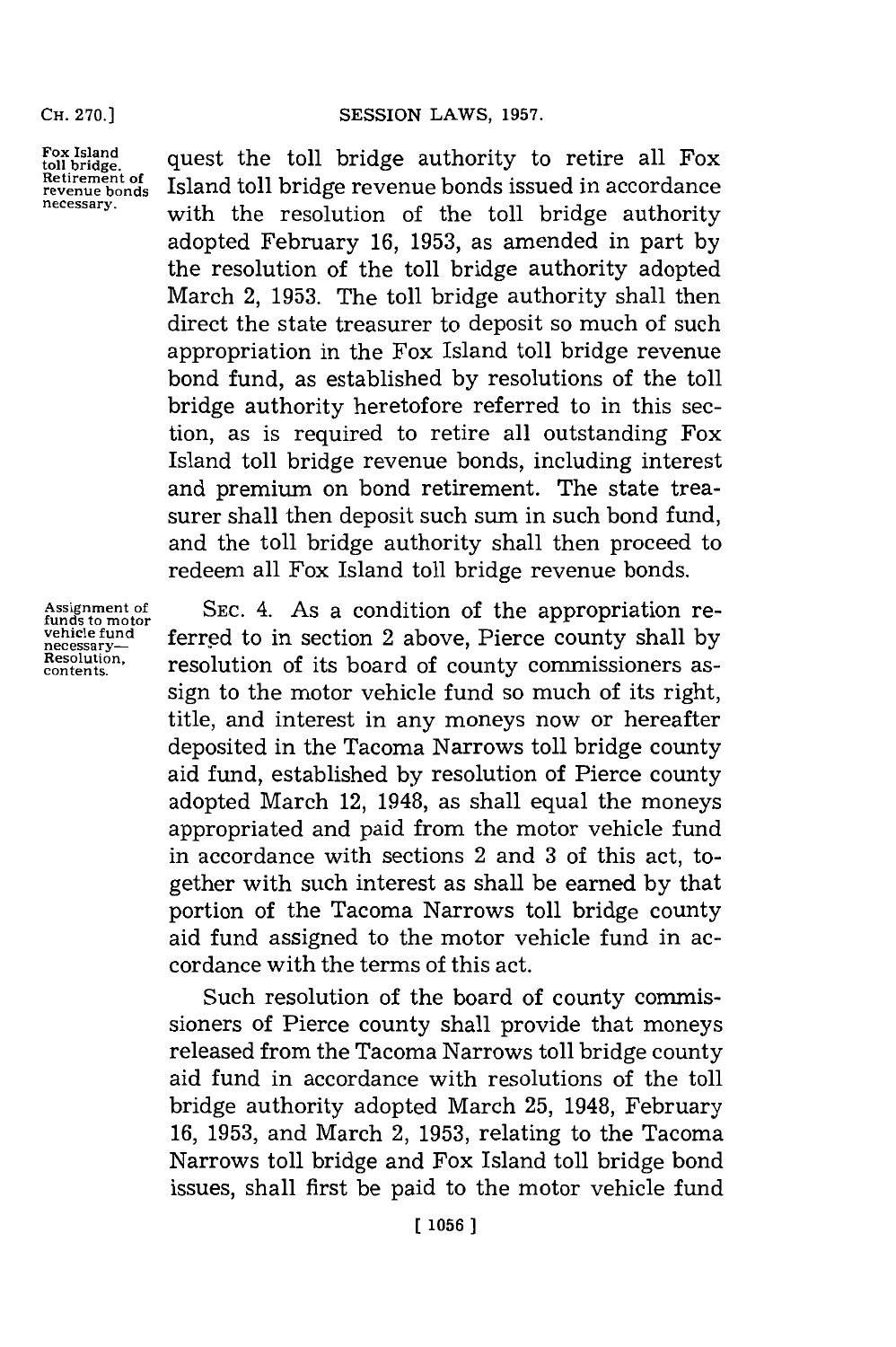until the full amount assigned to said fund, including interest thereon, shall have been so paid. The balance remaining in the county aid fund shall thereafter be released to Pierce county in accordance with resolutions of toll bridge authority adopted March **25,** 1948, February **16, 1953,** and March 2, **1953.**

**SEC. 5.** Upon the retirement of all Fox Island toll **Toll bridge** bridge revenue bonds as provided **by** section **3 of maintain and** this act, the toll bridge authority shall maintain and **bridge.** collect the tolls on the Fox Island toll bridge at the same rates that were in effect at the time the last of said bonds were retired for as long as will be necessary to provide revenue sufficient to repay to Pierce county the amount advanced out of the Tacoma Narrows toll bridge county aid fund and from funds deposited with the state treasurer under the provisions of section **3** of this act to pay the principal and interest of the Fox Island toll bridge revenue bonds: *Provided,* Following retirement of all Fox **Proviso.** Island toll bridge revenue bonds, the board of county commissioners of Pierce county may **by** resolution and with the concurrence of the toll bridge authority revise from time to time the schedule of tolls and readjust classifications of traffic on the Fox Island toll bridge and cancel any part of the indebtedness due Pierce county for such advances made **by** it to pay principal and interest on the Fox Island toll bridge revenue bonds.

**SEC. 6. All** residual sums in the Fox Island toll bridge accounts shall be transferred to the Fox Island toll bridge revenue bond fund when the one million three hundred and fifty thousand dollars appropriation, as appropriated in section 2 of this act, becomes available from the motor vehicle fund for deposit in the Fox Island toll bridge revenue bond fund, except that the Fox Island toll bridge change fund and the Fox Island toll bridge operating fund shall

**collect tolls on**

**Transfer of funds to Fox Island toll bridge revenue bond fund-Exception-Books of account-Pierce County to maintain bridge.**